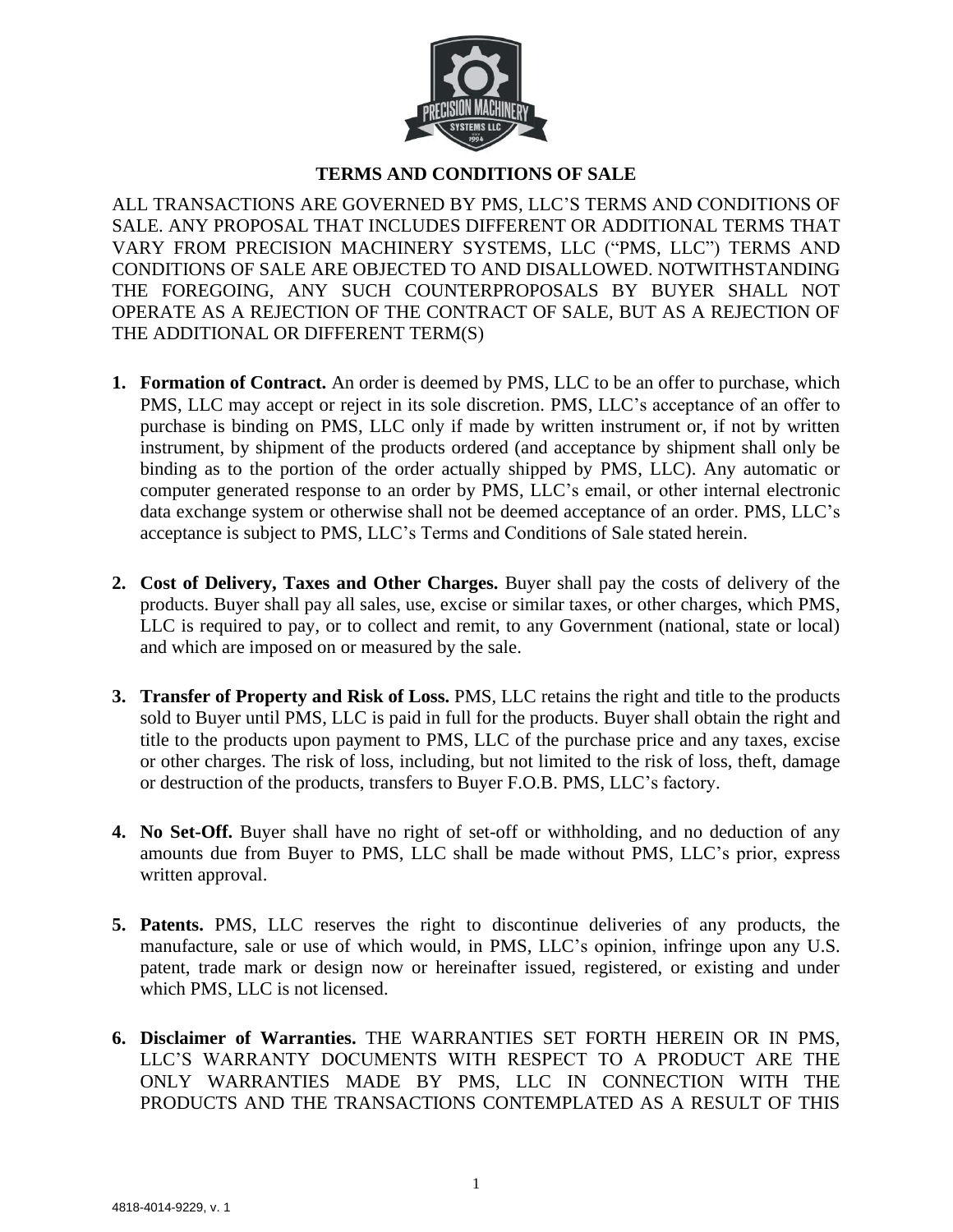

SALE. PMS, LLC MAKES NO OTHER WARRANTIES OR REPRESENTATIONS TO BUYER OR ANY OTHER PERSON OF ANY KIND, WHETHER EXPRESS OR IMPLIED, WITH RESPECT TO THE PRODUCTS, AND PMS, LLC SPECIFICALLY DISCLAIMS ALL IMPLIED WARRANTIES INCLUDING, WITHOUT LIMITATION, THE IMPLIED WARRANTIES OF MERCHANTABILITY, FITNESS FOR A PARTICULAR PURPOSE AND NON-INFRINGEMENT. PRODUCTS SOLD HEREUNDER ARE SOLD ONLY TO THE SPECIFICATIONS SPECIFICALLY SET FORTH BY THE PMS, LLC IN WRITING. PMS, LLC'S SOLE OBLIGATION FOR A REMEDY TO BUYER OR ANY END-USE PURCHASER SHALL BE REPAIR OR REPLACEMENT OF NON-CONFORMING PRODUCTS.

- **7. Limitation of Liability.** No claim by Buyer or any end-use purchaser of any kind including, but not limited to, claims for indemnification, whether as to quality or amount of product delivered or non-delivery, shall be greater in amount then the purchase price for the products in respect of which damages are claimed. IN NO EVENT SHALL PMS, LLC BE LIABLE TO BUYER FOR ANY INCIDENTAL, CONSEQUENTIAL, INDIRECT, STATUTORY, SPECIAL, EXEMPLARY, OR PUNITIVE DAMAGES, INCLUDING, BUT NOT LIMITED TO, LOST PROFITS, LOSS OF USE, LOSS OF TIME, INCONVENIENCE, LOSS BUSINESS OPPORTUNITIES, DAMAGE TO GOOD WILL OR REPUTATION, OR LOSS OF DATA, ARISING OUT OF, OR AS A RESULT OF, THE SALE, DELIVERY, SERVICING, USE OR LOSS OF THE PRODUCTS SOLD HEREUNDER, REGARDLESS OF WHETHER SUCH LIABILITY IS BASED ON BREACH OF CONTRACT, TORT, STRICT LIABILITY OR OTHERWISE, AND EVEN IF ADVISED OF THE POSSIBILITY OF SUCH DAMAGES OR SUCH DAMAGES COULD HAVE BEEN REASONABLY FORESEEN.
- **8. Inspection.** Buyer shall inspect the products promptly upon receipt for non-conformity (including but not limited to non-conformity for quantity, quality, and/or defects). Failure by Buyer to provide PMS, LLC with written notice of a claim within 30 days from the date of delivery or, in the case of non-delivery, from the date fixed for delivery, shall constitute a waiver by Buyer of all claims with respect to such products.
- **9. Excuses for Non-Performance.** If the manufacture, transfer or receipt by either party of any products covered hereby is prevented, restricted or interfered with by reason of any event beyond the reasonable control of the party so affected, such party shall be excused from making or taking deliveries hereunder to the extent of such prevention, restriction or interference, and neither party shall be liable to the other for default or delay in performing, except with respect to Buyer's payment obligations.
- **10. PMS, LLC's Rights.** If Buyer should fail in any manner to fulfill the terms and conditions hereof, PMS, LLC may defer further shipments until such default is cured. Remedies provided herein shall be in addition to, and not in lieu of, other remedies that may be available to PMS, LLC. If for any reason, the quantities of the products covered hereby or of